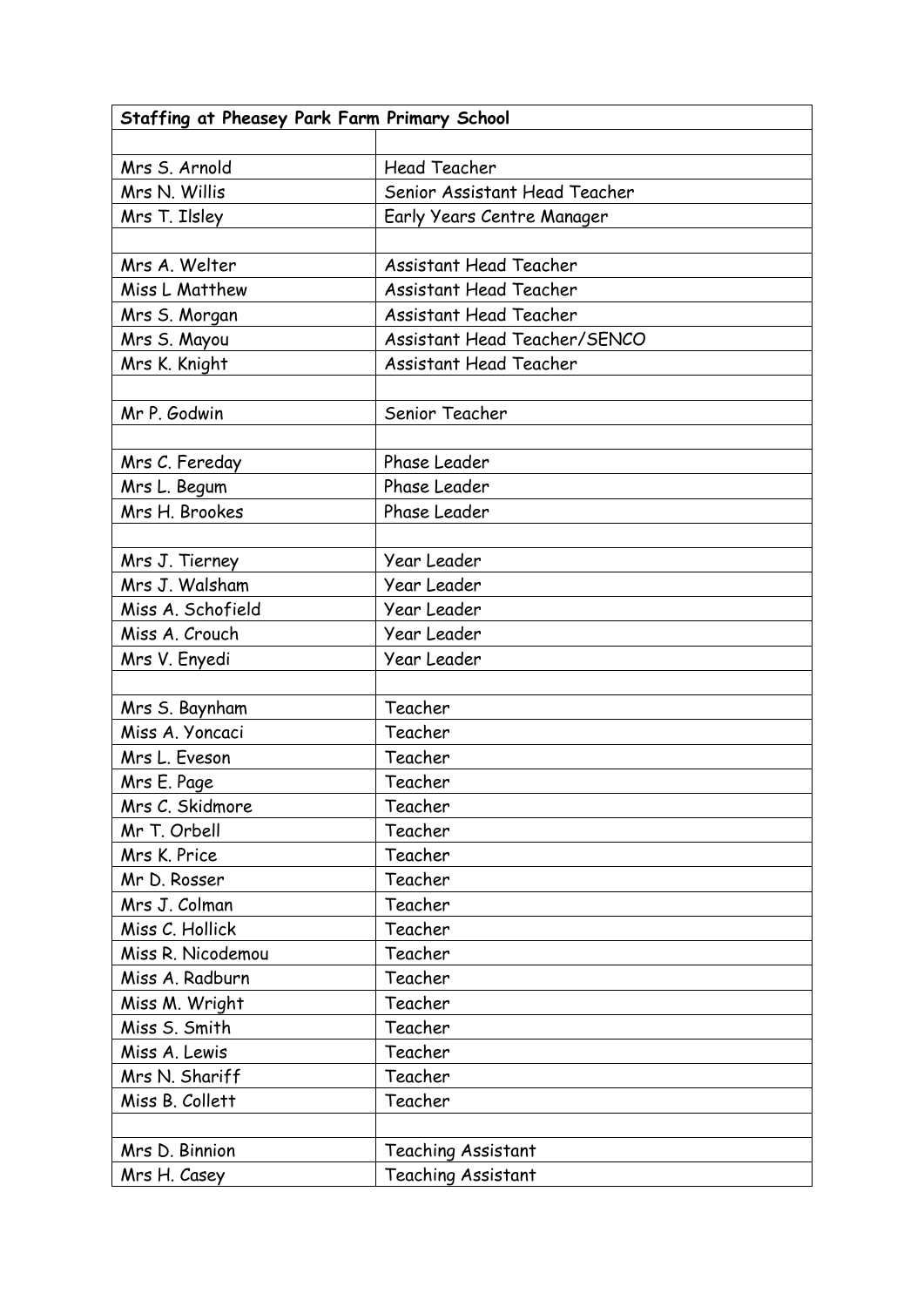| Mrs J. Brisband  | <b>Teaching Assistant</b>        |
|------------------|----------------------------------|
| Mrs D. Wartnaby  | Teaching Assistant               |
| Mrs L. Green     | Teaching Assistant               |
| Mrs D. Shirley   | Teaching Assistant               |
| Mrs D. Francis   | Teaching Assistant               |
| Miss L. Hateley  | Teaching Assistant               |
| Mrs N. Burnett   | Teaching Assistant               |
| Mrs S. Parkes    | Teaching Assistant               |
| Mrs R. Coyle     | Teaching Assistant               |
| Mrs K. Morrissey | Teaching Assistant               |
| Mrs J. Trayhern  | Teaching Assistant               |
|                  |                                  |
| Mr P. Jackson    | Site Manager                     |
| Mrs T. Jackson   | Caretaker                        |
| Mrs N. Wilcox    | Learning Mentor                  |
| Mrs J. James     | Swimming Teacher                 |
| Frau S. Zogaj    | German Teacher                   |
| Miss A. Zentani  | Behaviour Support                |
| Mrs T. Ward      | <b>Education Welfare Officer</b> |
| Mr PJ. Duffield  | Technician                       |
|                  |                                  |
| Mrs S. Mallon    | PA to the Head Teacher           |
| Mrs E. Smith     | Receptionist/First Aider         |
| Mrs K. Brown     | Receptionist                     |
| Mrs C. Barker    | School Finance Manager           |
| Mr M. Clements   | Finance & HR Officer             |
|                  |                                  |
| Vacancy          | <b>Catering Manger</b>           |
| Mr A. Hodder     | Assistant Catering Manager       |
| Mrs S. Guiden    | Catering Assistant               |
| Mrs J. Emery     | Catering Assistant               |
| Mrs J. Burton    | Catering Assistant               |
| Mrs C. Harper    | Catering Assistant               |
|                  |                                  |
| Mrs M. Atkinson  | Senior Lunchtime Supervisor      |
| Mrs D. Wright    | Lunchtime Supervisor             |
| Mrs R. Robinson  | Lunchtime Supervisor             |
| Mrs C. O'Connor  | Lunchtime Supervisor             |
| Mrs A. Evans     | Lunchtime Supervisor             |
| Miss T. Byrne    | Lunchtime Supervisor             |
| Miss L. Todd     | Lunchtime Supervisor             |
| Miss K. Haines   | Lunchtime Supervisor             |
| Mrs W. Pritchett | Lunchtime Supervisor             |
| Miss C. Bell     | Lunchtime Supervisor             |